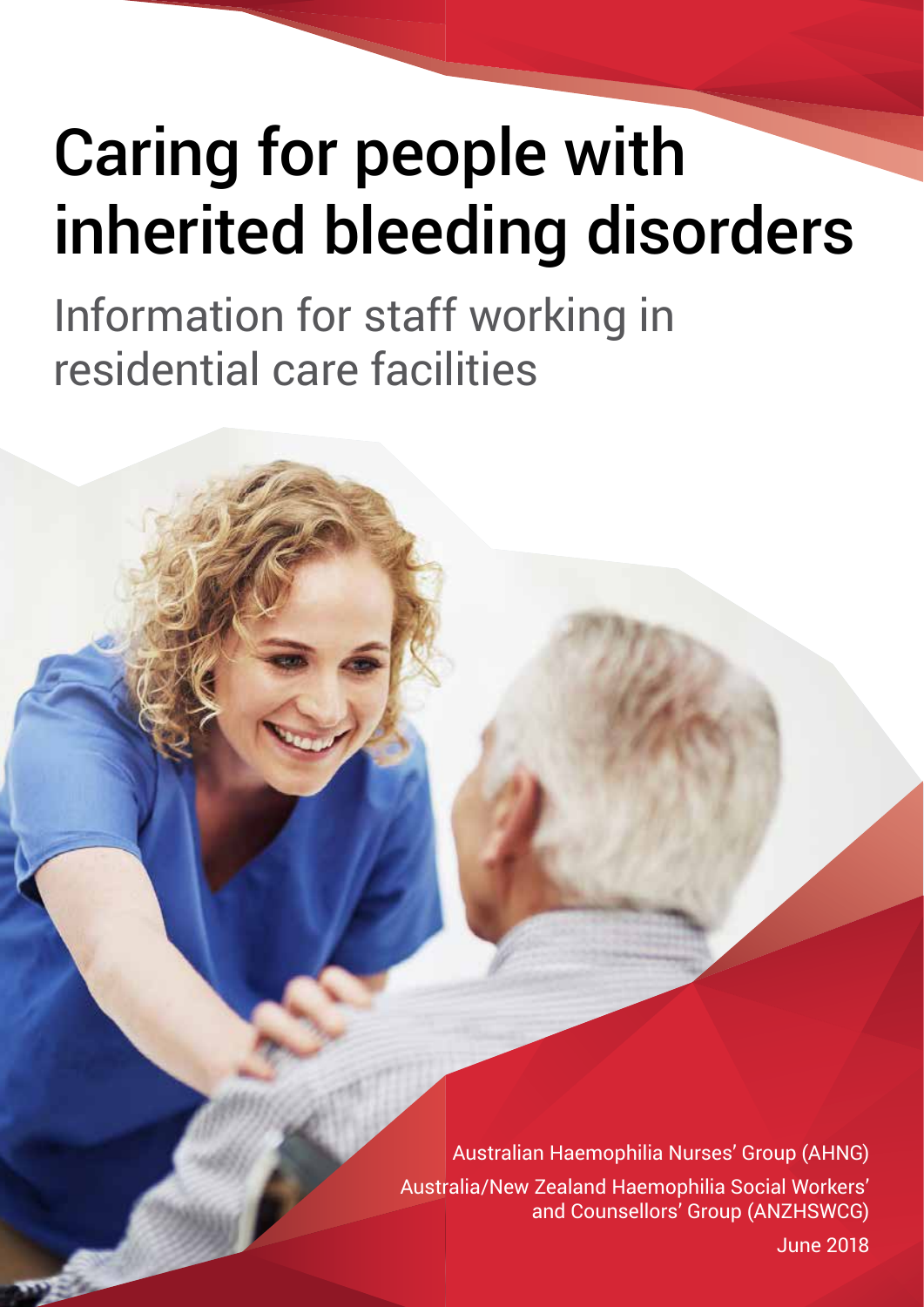# **Table of Contents**

| Background                                         | 3              |
|----------------------------------------------------|----------------|
| Objectives                                         | 3              |
| <b>Bleeding disorder basics</b>                    | $\overline{4}$ |
| Living with an inherited bleeding disorder         | 5              |
| Managing an inherited bleeding disorder day-to-day | $\overline{7}$ |
| Management after an injury                         | 10             |
| Injury care plan $-$ site specific                 | 11             |
| Facts about "factor"                               | 14             |
| Treatment plan                                     | 16             |
| <b>HTC</b> contact information                     | 17             |
| Haemophilia Foundation contact information         | 18             |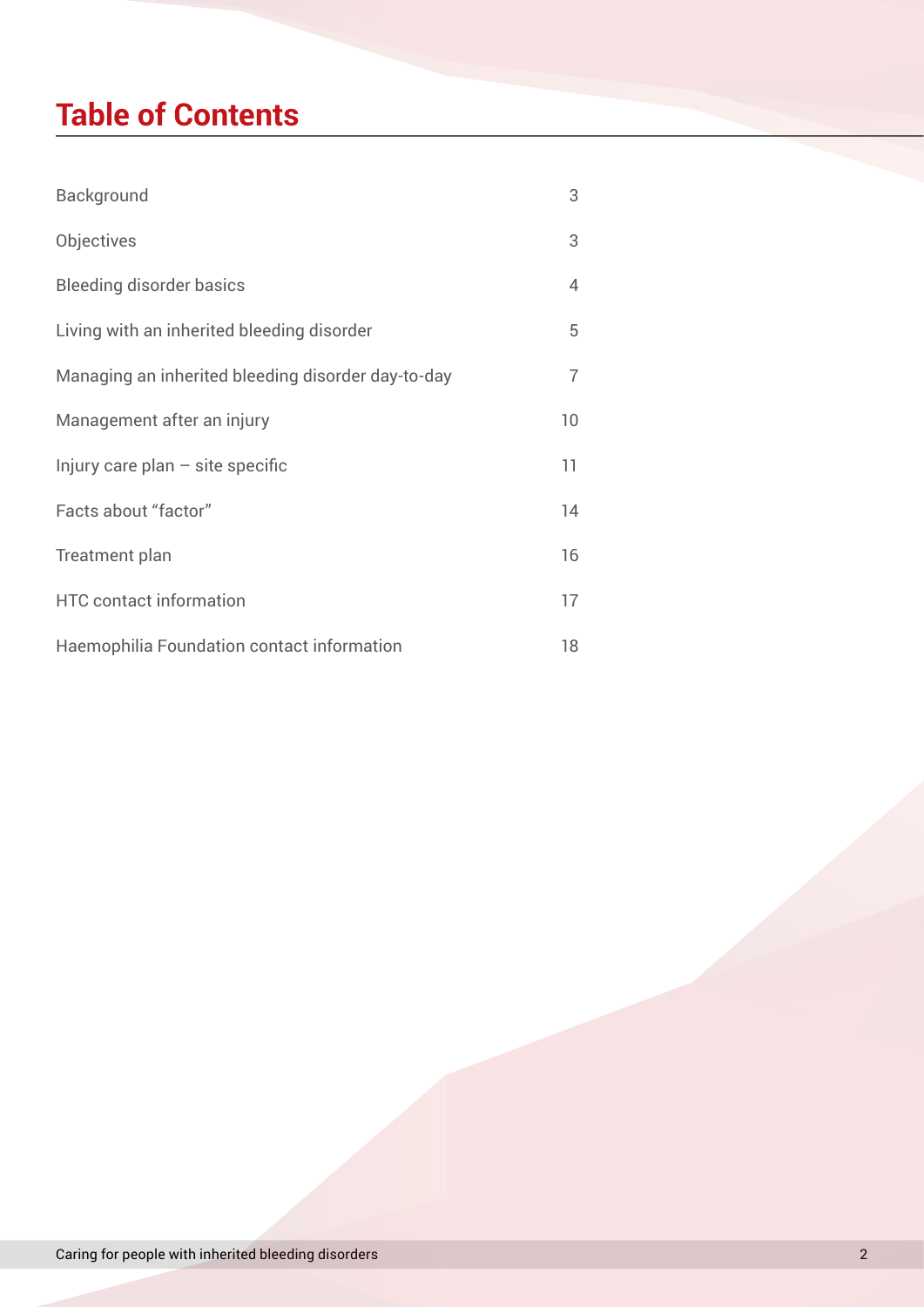### **Background**

Due to the advances in the management of inherited bleeding disorders such as haemophilia, people with bleeding disorders are living longer than ever before. We are now beginning to see an ageing population and will increasingly see people entering residential care facilities with these conditions.

The aim of this booklet is to provide staff at residential care facilities with an understanding of the specific needs of these residents in relation to their inherited bleeding disorder.

# **Objectives**

The information contained in this booklet aims to:

- **•** Provide staff and carers with information about the care of people with inherited bleeding disorders entering care facilities
- **•** Assist the transition of clients into aged care facilities
- **•** Provide education about the management of bleeding events in people with inherited bleeding disorders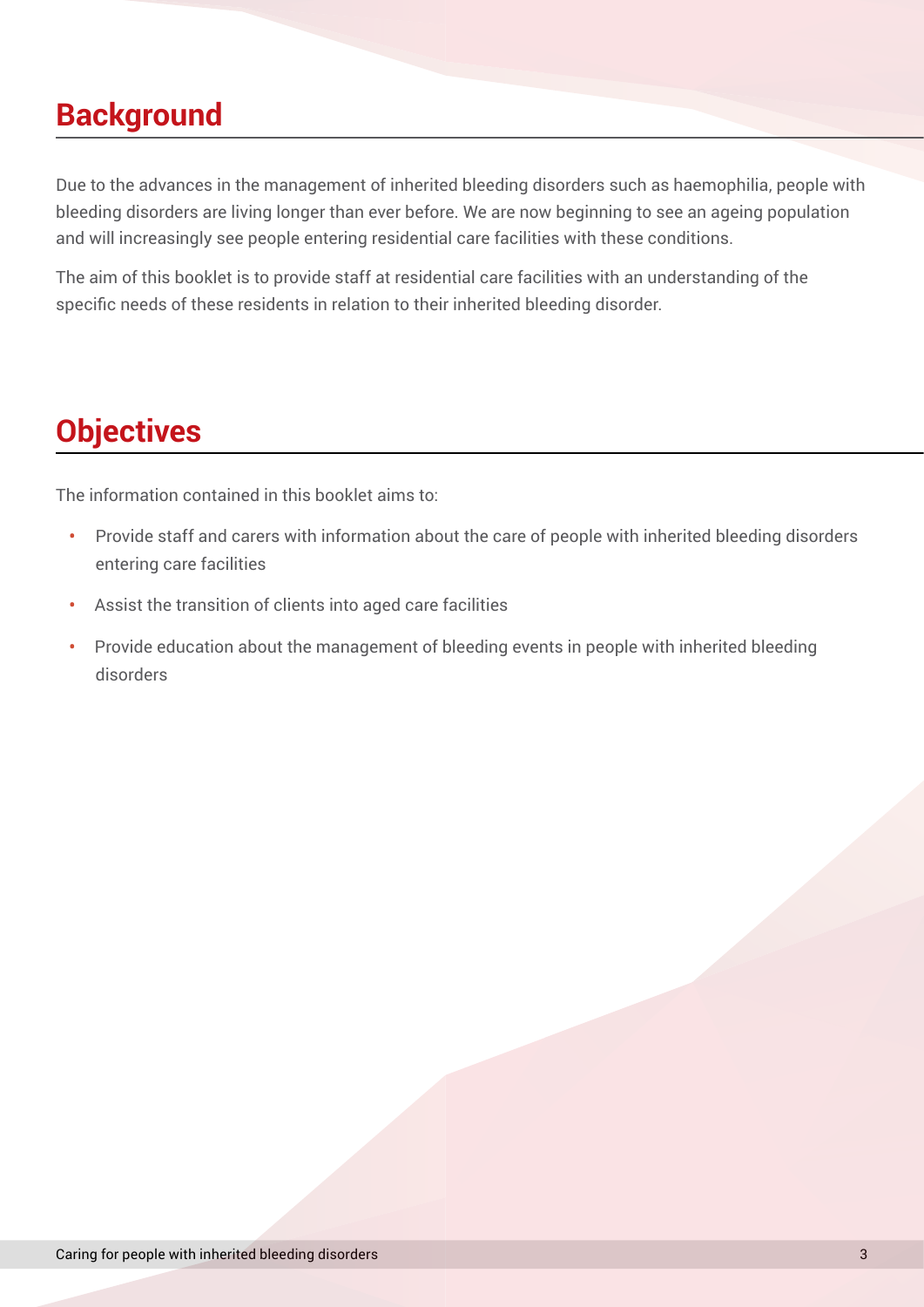# **Bleeding disorder basics**

**Definition of a bleeding disorder** – a disorder where there is a deficiency or impaired functioning of one of the proteins necessary for blood clots to form and healing to occur. They are characterised by extended bleeding after injury, surgery, trauma or menstruation.

Bleeding disorders can be inherited or acquired. Inherited disorders are passed down from parent to child through genetics while acquired disorders can develop or occur spontaneously later in life. They are not contagious.

Disorders include:

- **•** haemophilia A
- **•** haemophilia B
- **•** von Willebrand disease
- **•** and other rare bleeding disorders.

These disorders affect both men and women, although men are more likely to have haemophilia.

There are varying severities (mild, moderate and severe) of each specific inherited bleeding disorder which reflect the impact of the bleeding disorder on symptoms in day to day life. For example, a person with severe haemophilia may have spontaneous bleeding into a joint or muscle which occurs at times for no obvious reason, where as a person with mild haemophilia may only have bleeding with surgery, procedures or trauma.

Please note that when it comes to any surgery, procedure, dentistry or injury ALL residents with an inherited bleeding disorder require review by the Haemophilia Treatment Centre (HTC) and possible intervention. As such, staff should inform the Centre as soon as they are aware of any upcoming invasive procedures.

For further information regarding the specific bleeding disorder of your resident refer to disorder specific booklets. These booklets may be available through Haemophilia Treatment Centres or the Haemophilia Foundation Australia website - www.haemophilia.org.au.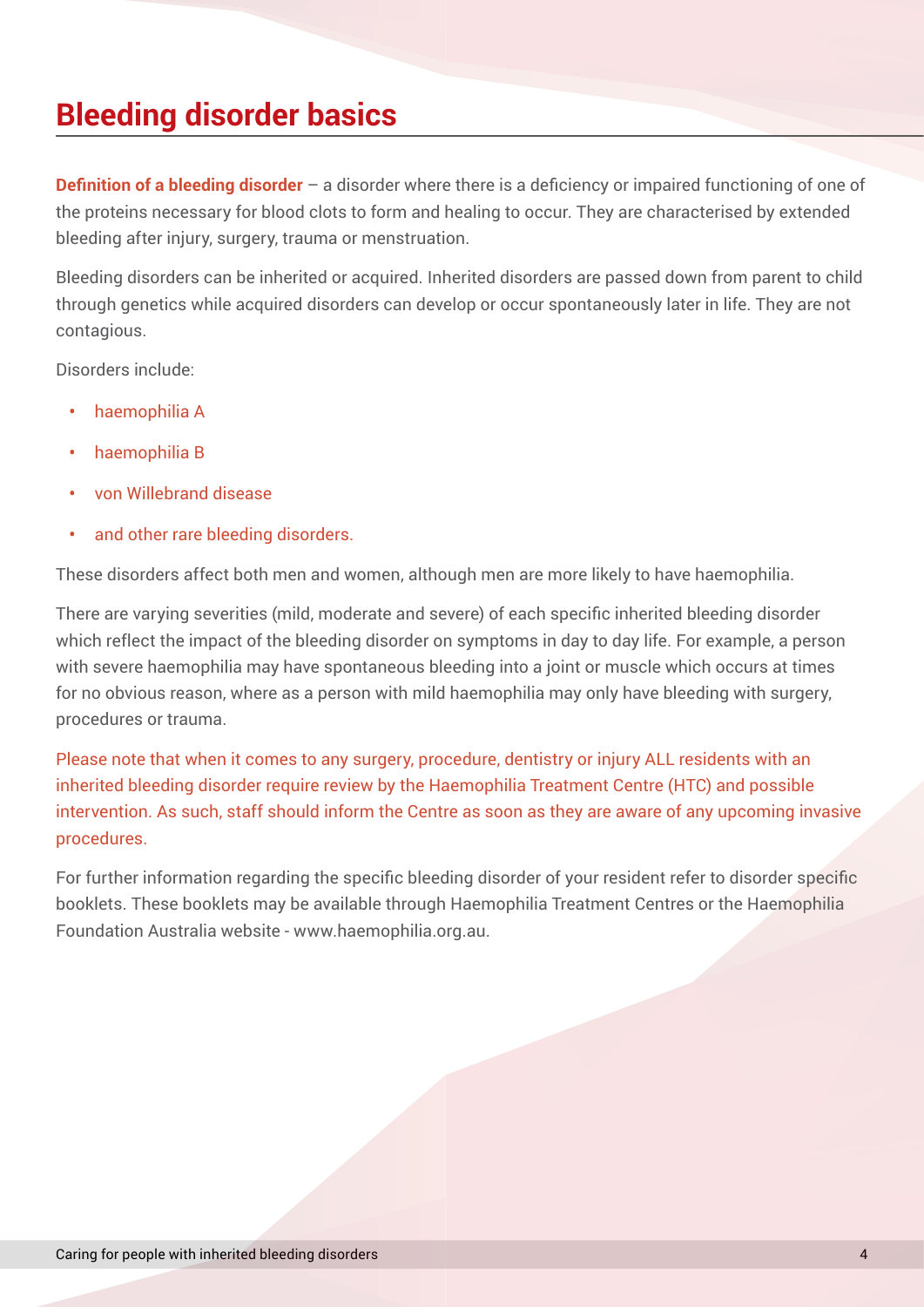# **Living with an inherited bleeding disorder**

For the majority of people, living with an inherited bleeding disorder is only an issue when there is planned surgery/intervention (including dental work) or at times of accident and injury. Women in earlier years may have suffered from menorrhagia (heavy periods) and perhaps have been troubled with iron deficiency.

However, for those with severe bleeding disorders, repeated bleeding into joints (typically the elbows, knees and ankles) results in joint deformity and pain and often requires surgical intervention. You may notice that some people with inherited bleeding disorders, particularly those with a severe bleeding disorder, require residential care at an earlier age due to early onset arthritis and the resulting physical disability.

The majority of people with bleeding disorders manage their condition well and are very independent. Many have faced years of living with a debilitating chronic illness, but they remain very resilient and are a resourceful group of people. Being respectful of their knowledge and sensitive to their past experiences will most certainly ensure a smooth transition to residential care.

As with many chronic diseases, people with inherited bleeding disorders are encouraged to be involved in their medical care and treatments, and are used to working with health professionals to achieve good health care outcomes. It would be valuable to continue to involve the resident and/or their partner/carer in decisions related to managing their disorder. Some residents may find it very difficult to change or put in place new ways in managing their disorder and some may feel they have lost their sense of control. Involving them and their partner/carer in discussions and developing a plan together which takes into account their experience and knowledge may help with this.

# **Some specific topics:**

### **Joint health**

For people with severe bleeding disorders joint health is a primary concern. Joints may have become damaged in childhood if appropriate treatment was inaccessible or in short supply, as was the case when most residents with bleeding disorders were growing up. When repeated bleeding occurs into a specific joint, it becomes a target joint as the blood within the joint sparks a vicious cycle of re-bleeding. As mentioned, the elbows, knees and ankles are the main joints affected. For some older people all 6 joints may have some degree of damage.

Prior to entry to the residential facility patients may have undergone surgery to reduce pain and improve function. This may include knee replacements, ankle fusions and elbow resections. The use of walking aids may be encouraged. Transferring patients must be done with their assistance (and perhaps with their helpful instructions) as they will know best how not to aggravate the pain, and to avoid knocks and bruises if equipment is to be used (e.g., hoists). Please remember to protect the resident's skin and joints when using equipment to reduce the risk of skin tears, bruising or joint injuries.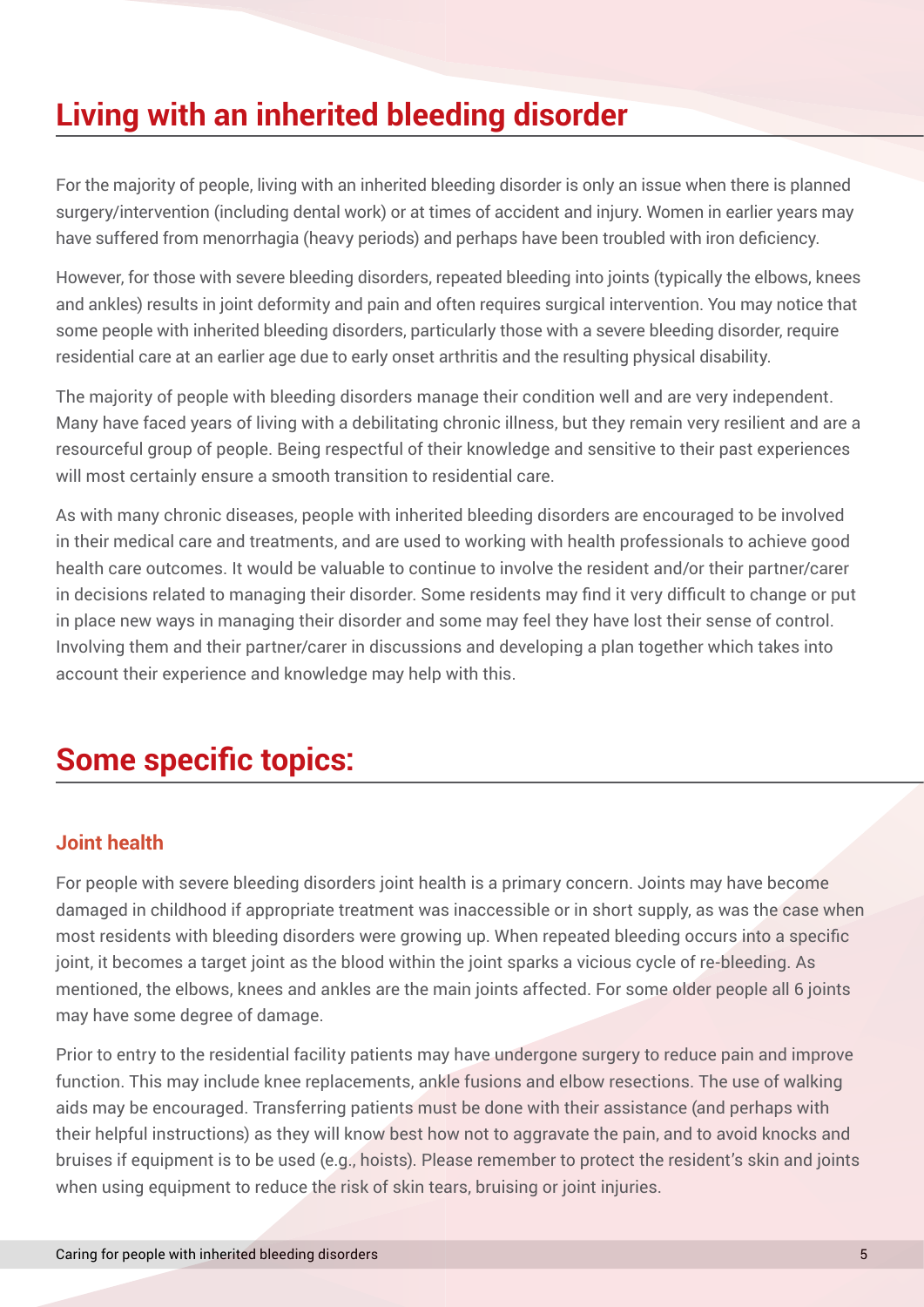#### **Pain**

Pain management in people with inherited bleeding disorders poses some challenges over and above the usual ageing person. Due to the risk of adverse effects including the risk of gastric ulcers and effects on platelets leading to increased risk of bleeding, non-steroidal anti-inflammatory drugs (NSAIDS) are usually avoided. However, COX-2 selective NSAIDS may be considered and can play a vital role in pain management related to arthritic joint pain. Paracetamol with/without narcotics may also be considered in the management of chronic pain in the older person with an inherited bleeding disorder. Any change to analgesia should be done in conjunction with the Haemophilia Treatment Centre.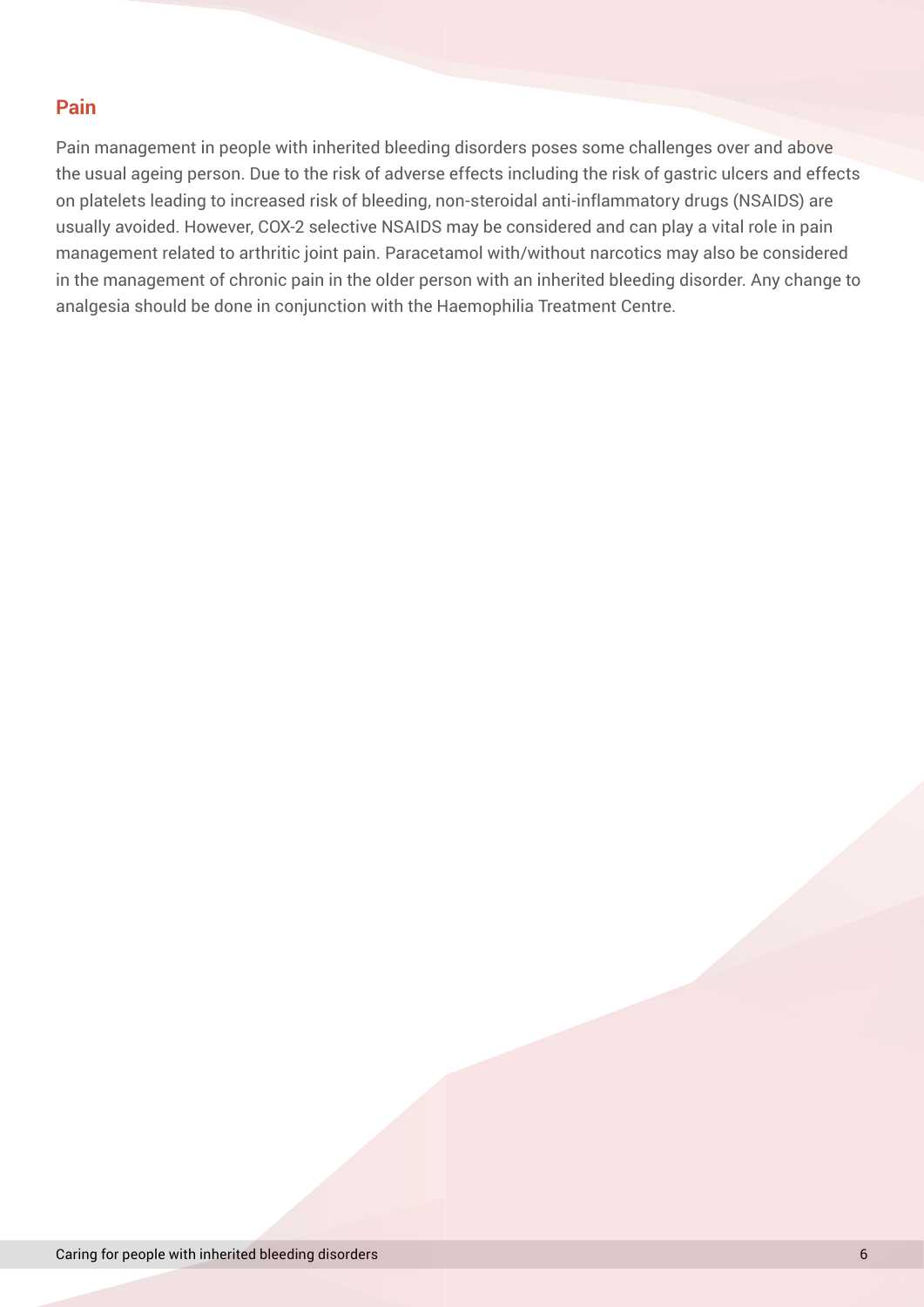# **Managing inherited bleeding disorders day-to-day**

There are two ways to manage inherited bleeding disorders on a day-to-day basis (excluding management for planned procedures): **on-demand** and **prophylaxis**. The treatment approach for the individual will be determined by the treating haematologist.

**1. On-demand (episodic):** treatment only as required for the management of a bleeding episode, either related to trauma/injury or a spontaneous event. This type of treatment regimen is used in all types of bleeding disorders and severities.

**2. Prophylaxis:** treatment given at regular intervals to prevent spontaneous bleeding episodes. Prophylaxis is usually only used in people with severe bleeding disorders such as severe haemophilia A, severe haemophilia B and severe von Willebrand disease.



*Butterfly needle used for infusions*



*Infusing factor replacement therapy*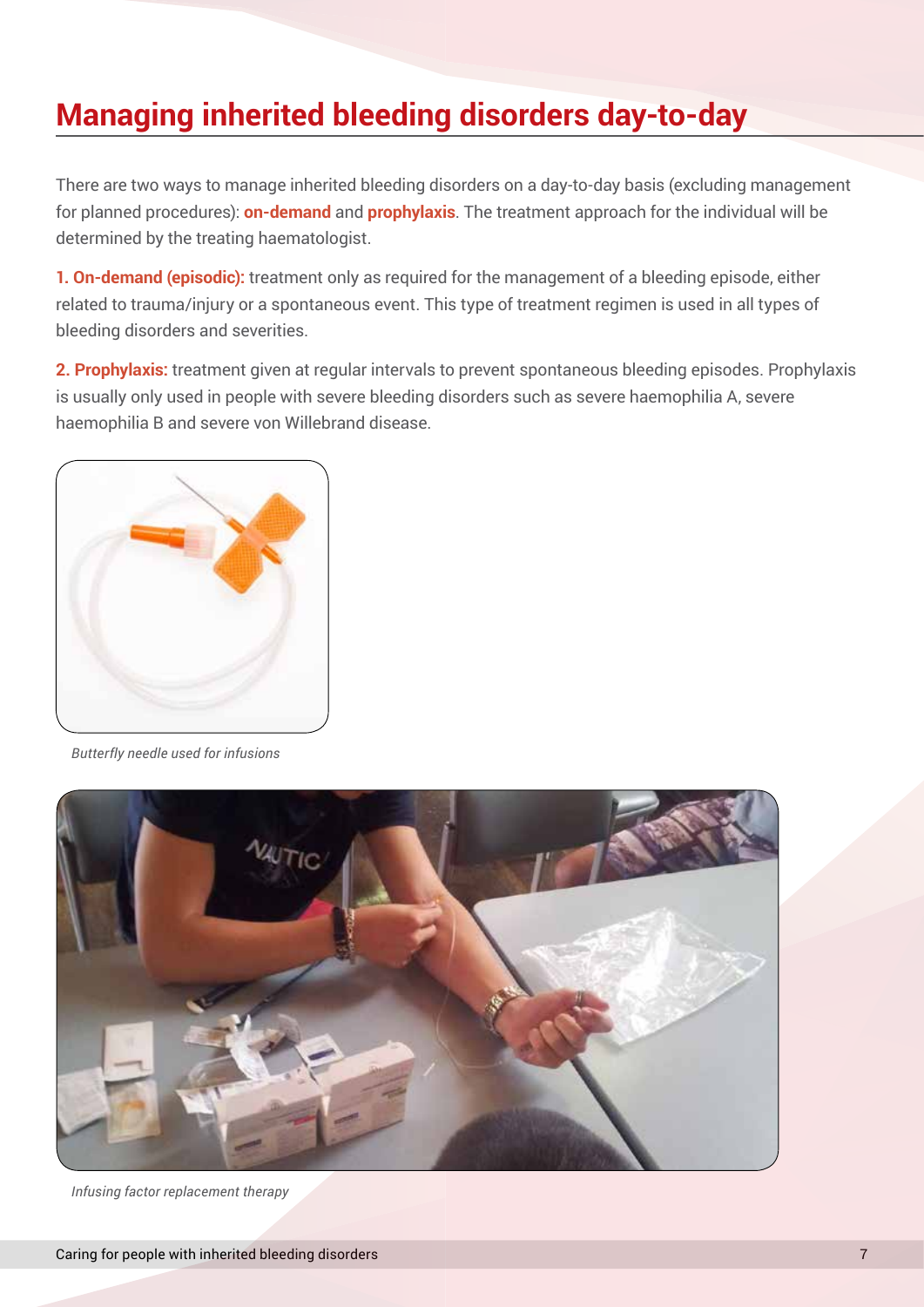**Factor replacement therapy:** treatment may consist of factor concentrate, commonly referred to as "factor" by patients. The type of factor concentrate is specific to the bleeding disorder. Factor is given intravenously and some patients will be, or would have been, proficient in self administration in the home. Their partners/ carers may also be proficient in factor administration.

**Desmopressin (DDAVP)** is also used to treat people with mild haemophilia (including some women) and mild type 1 von Willebrand disease. It is often given as an intravenous infusion over 30 minutes, but is also available in a concentrated vial strength which allows for subcutaneous administration. DDAVP is known to cause fluid retention for 24 hours following administration and a 1.0 L fluid restriction should be in place over this period. The use of DDAVP is not recommended in elderly patients over the age of 65.

Some patients may require the insertion of a PICC line (peripherally inserted central catheter) in order to receive the factor concentrate. If this is considered an appropriate option, the Haemophilia Treatment Centre will assist the Residential Care Facility in managing such a device through services such as Hospital in the Home.

Your residential facility will need to consider how the resident will be managed and should involve the resident (as appropriate), family, residential care facility staff, general practitioner and HTC staff, as required.

#### **Partners/carers**

Please be aware that due to the lifelong nature of the bleeding disorder, a resident's significant other will have participated in caring for the resident. The partner or carer will often be able to provide an insight on how the bleeding disorder has impacted on the resident's life. They may know how to prepare the treatment and may even be able to administer the treatment if required. It will be important to discuss the role of the partner or carer within your residential facility and include them as part of the team.

### **Blood borne viruses**

Be aware that some residents with inherited bleeding disorders may have received contaminated blood products in the past and as a result, were infected with HIV, hepatitis B and/or hepatitis C. As those affected age, the risk of complications associated with these viral infections increases. Even if their hepatitis C has been cured, they may have developed liver cirrhosis and require ongoing monitoring. These residents may see specialists such as hepatologists or immunologists for surveillance and follow-up; however, some may have this role performed by their GP.

Please be aware that not all residents will have disclosed their diagnosis to friends and family and therefore, confidentiality is paramount. Only staff involved in clinical care need to be aware of a resident's viral status. It may be valuable to ask the resident to clarify who knows about their HIV and/or hepatitis B or C. This could be recorded in the resident's notes and mentioned at handover so that clinical staff, particularly new or agency staff, are aware each shift to avoid discussing it in front of anyone by mistake.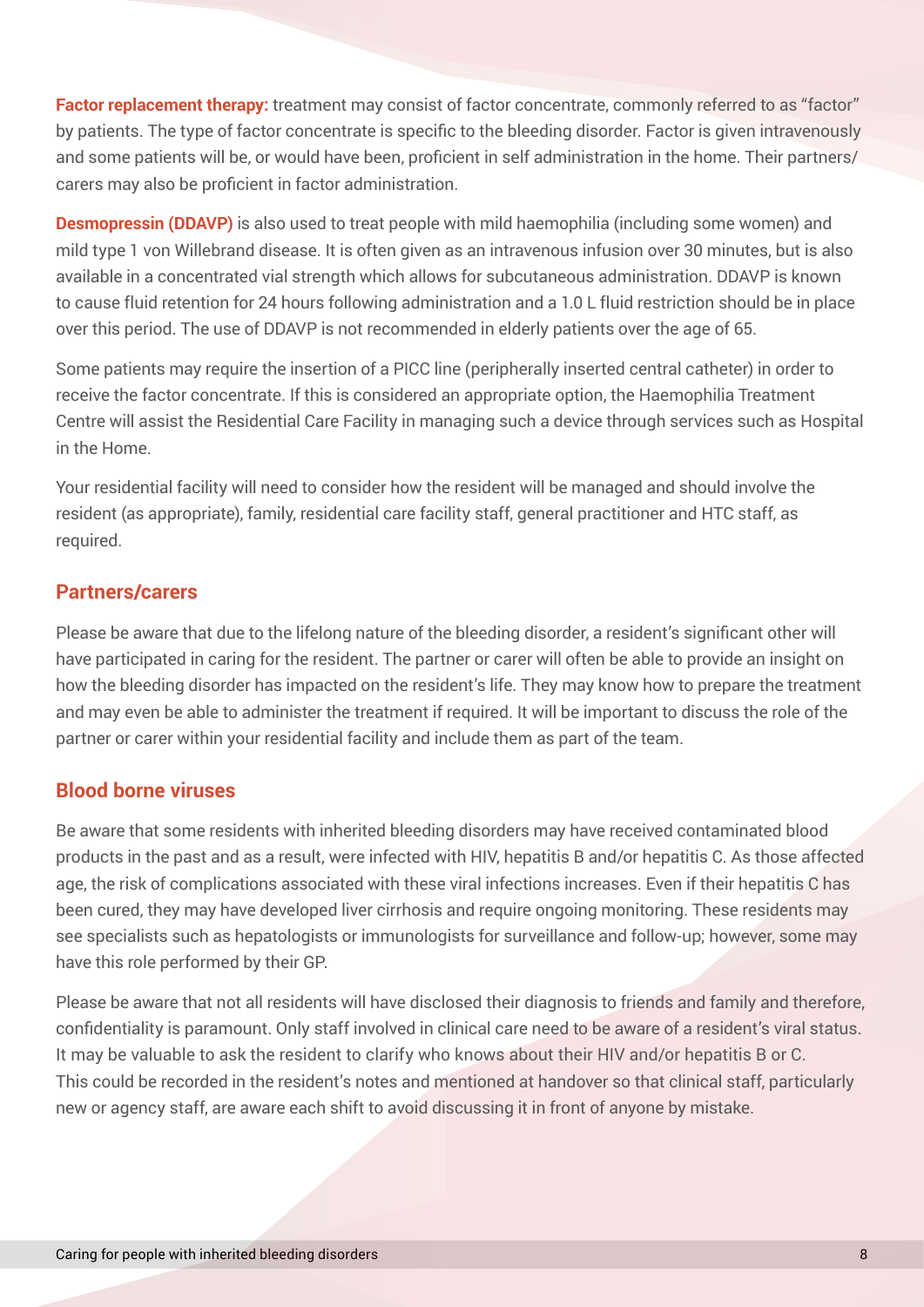### **Facts about blood borne viruses:**

- Infection is not acquired through everyday social contact, through crockery, cutlery, showering or touching
- **•** Items such as nail clippers, scissors, razors, toothbrushes or other personal items that have the potential risk to be contaminated by blood should only be used by individual residents
- **•** Wounds should be covered
- **•** Spills of bodily fluids should be managed immediately as per standard universal blood and body fluid precautions. The intention of standard precautions is that they are used with every blood or body fluid spill, no matter who is involved. It is important to practice this consistently so that:
	- **•** Staff and residents are confident that they are all being protected in all circumstances
	- **•** Residents with blood borne viruses do not feel discriminated against.
- **•** Staff should be familiar with their residential care facility's procedures.

### **Psychosocial impact of living with a blood borne virus**

- **•** Living with a blood borne virus can have a huge impact on the quality of life of an individual, and his/her physical and mental health
- **•** Stigma associated with blood borne viruses can leave residents feeling rejected and isolated, and can lead to feelings of anxiety and depression
- **•** Residents may feel discriminated against by staff who do not understand the mode of transmission and over-emphasise the risk of transmission
- **•** Staff have a legal responsibility to maintain the residents' confidentiality. Some residents may not have disclosed their status to family and friends, therefore staff should assume this is the case.
- **•** Be aware that while some residents will feel comfortable in discussing their viral status, some may not. Please be sensitive towards residents' feelings as some may have had a lifetime of hardship

### **Haemophilia Treatment Centre (HTC)**

Each state and territory in Australia has at least one Haemophilia Treatment Centre (HTC). At these Centres are consultant haematologist(s) with an interest in inherited bleeding disorders, haemophilia nurse(s) and most HTCs have access to a social worker/psychologist/counsellor and physiotherapist.

The HTC provides routine follow-up appointments for review, surgical plans and management of acute bleeding episodes. The staff at the HTC can also provide education and information as required. The majority of people with inherited bleeding disorders are known to an HTC, but some will be seen by a private haematologist.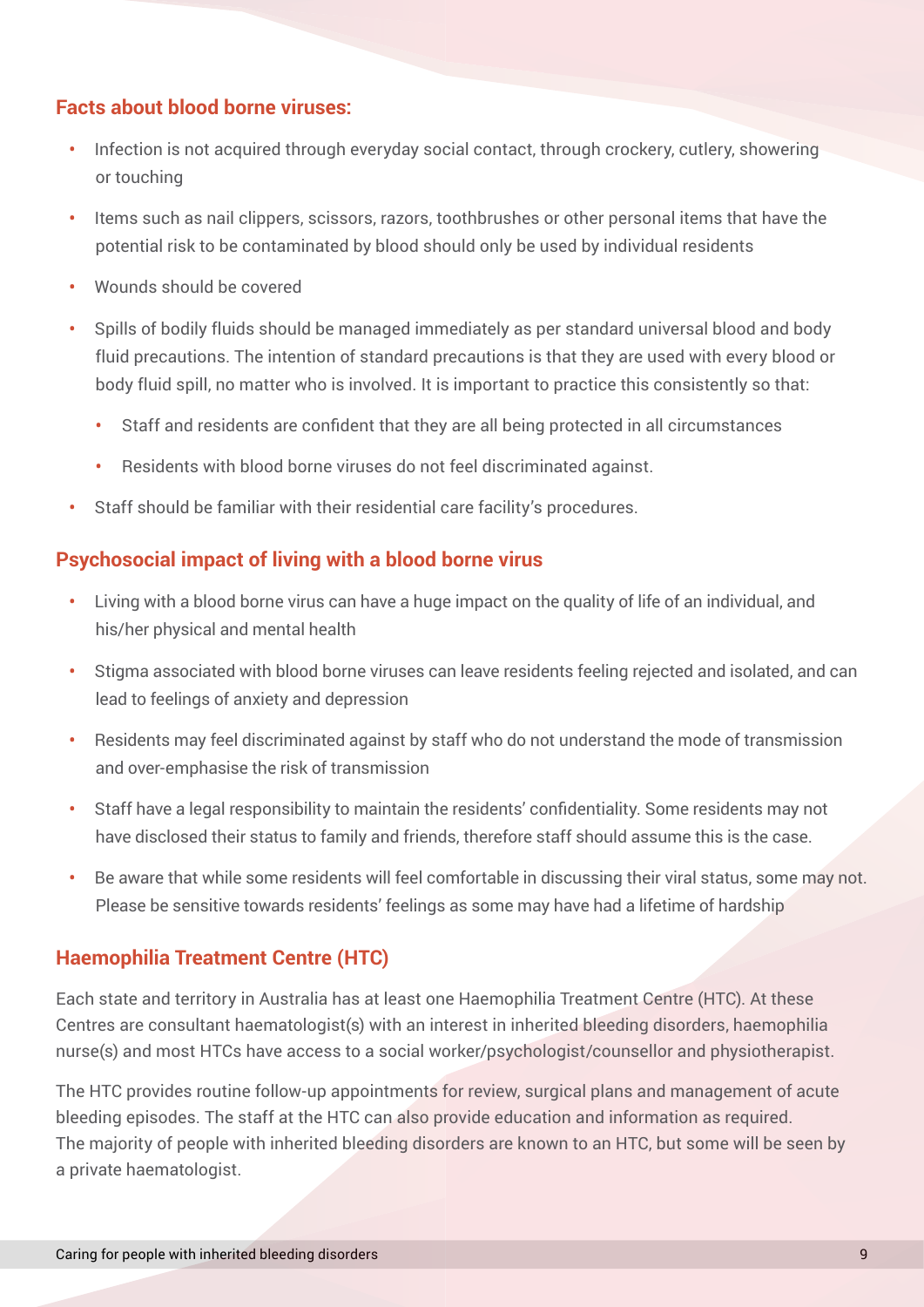### **Management after an injury**

If a resident is injured always assess immediately. **Never keep them waiting.** A resident can feel a bleed before there are any obvious signs or symptoms. Treatment should be a priority if there is suspicion of injury. The resident's treatment plan should be followed after administering essential first aid measures.

**Residents will require urgent medical assessment and management of their bleeding disorder if they suffer:**

- **•** Any fall or injury in which there is trauma to the head, eye, throat, chest, back, abdomen, hip or groin
- **•** Broken bone (or are suspected of a broken bone)
- **•** Cut requiring sutures
- **•** Common bleeds from the mouth, nose, cuts and scrapes that do not stop bleeding after 20 minutes of general first aid

#### **Signs and symptoms of a bleed:**

- **•** Complaints of pain, tingling, bubbling, filling sensation within a muscle or joint, stiffness or decreased range of movement (ROM) in limb
- **•** Swollen body part or an area, joint or muscle that is warm to touch
- **•** Favours an arm or leg more than usual
- **•** Resident limps or refuses to use limb

#### **Use first aid guidelines and standard precautions:**

- **•** Wash hands, wear gloves
- **•** Keep wound clean
- **•** Clean blood spills
- **•** If factor replacement therapy is used, dispose of needle as per unit policy.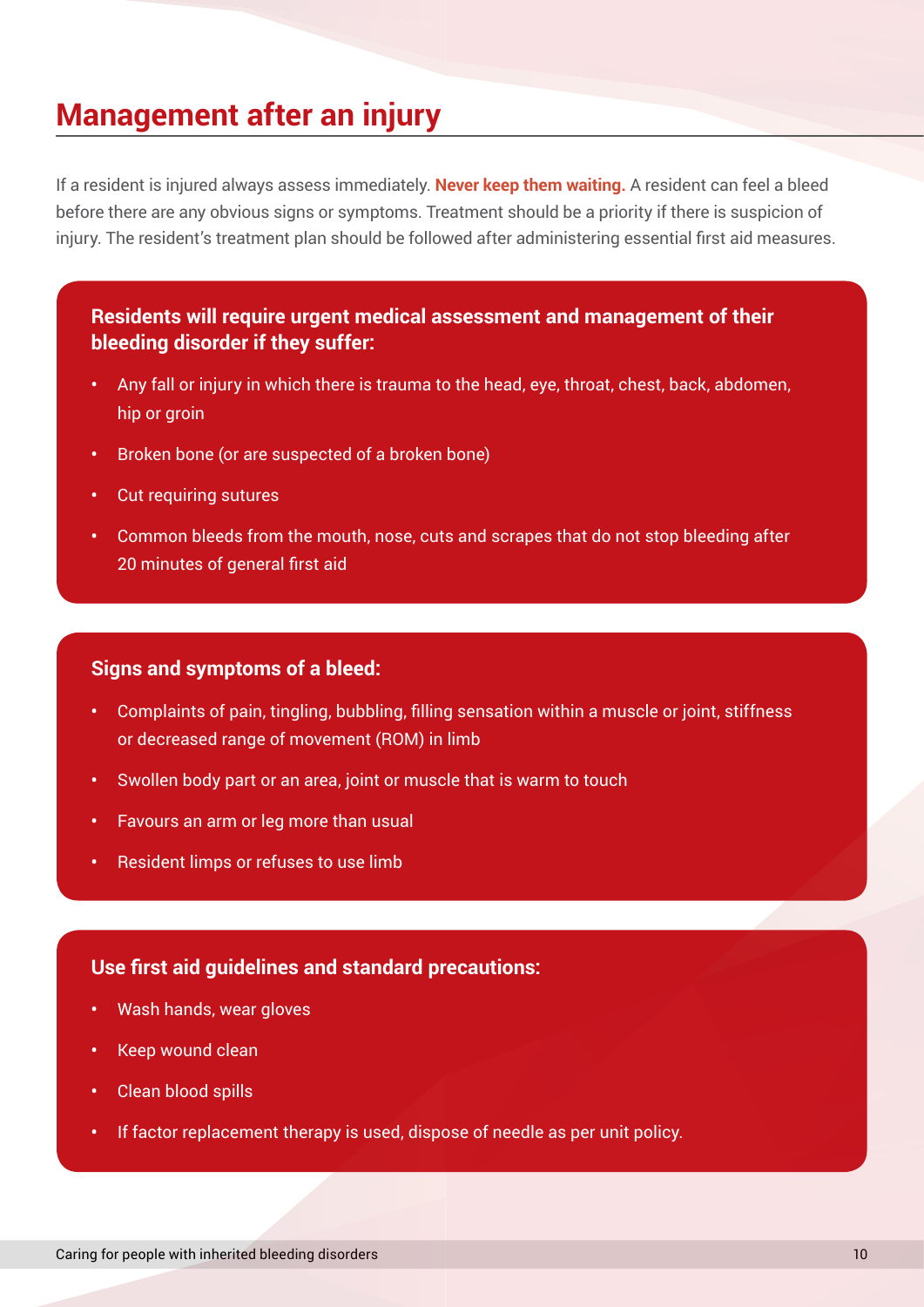### **Injury Care Plans – site specific**

### Serious bleeding: injuries requiring prompt medical advice

There may be no visible signs of bleeding in a person with an inherited bleeding disorder, however bleeding episodes can be life and limb threatening. The following bleeds and injuries should be treated as serious and require prompt medical attention.



Contact the Haemophilia Treatment Centre for assessment if pain or swelling from an injury keeps the resident awake overnight following the Rest Ice Compress and Elevate procedure.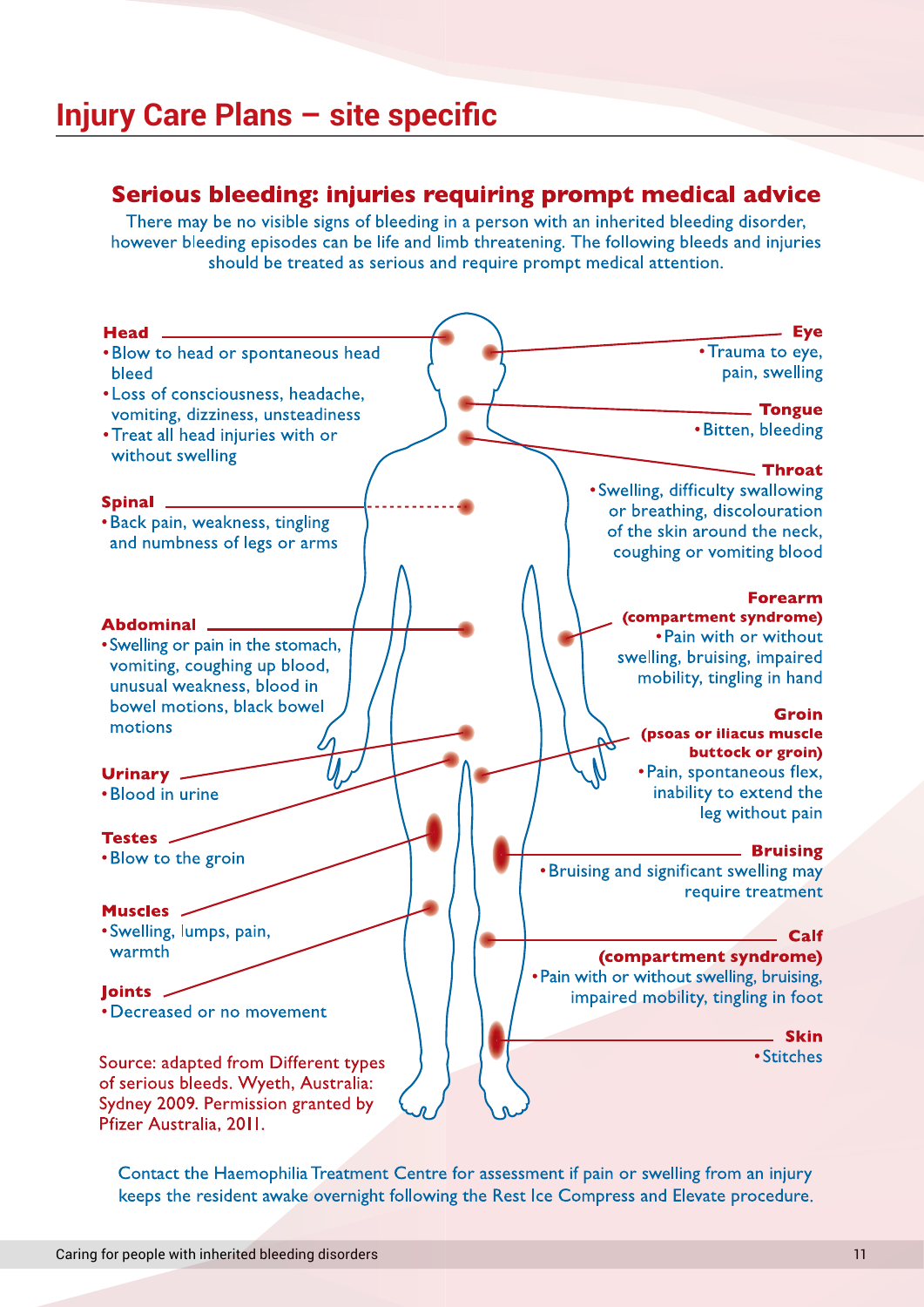### **Remember: people with bleeding disorders do not bleed faster, only longer**

The following information is generic – please refer to the resident's HTC Treatment Plan for information regarding the administration of haemostatic management

#### **Mouth bleeds**

- **•** Apply continuous pressure to site of bleed
- **•** If possible encourage the resident to place a piece of ice in the mouth
- **•** If mouth bleeds are frequent, contact the HTC for advice
- **•** Soft, tepid diet and fluids
- **•** HTC may consider tranexamic acid paste and/or mouthwash

#### **Nose bleeds**

- **•** With the resident sitting upright, pinch the soft part of nose
- **•** If possible encourage the resident to place a piece of ice in the mouth
- **•** Tepid food and drinks
- **•** If ongoing/frequent HTC may consider tranexamic acid tablets

#### **Superficial cuts and scrapes**

- **•** Wash with antiseptic soap
- **•** Apply firm pressure with gauze for 20 mins
- **•** Apply non-adherent dressing

#### **Joint and muscle bleeds**

- **•** Can be serious and possibly limb-threatening
- **•** If clotting factor concentrate can be administered at the facility, administer the first dose and contact the HTC (or Emergency Department on weekends/public holidays)
- **•** Use R.I.C.E. principles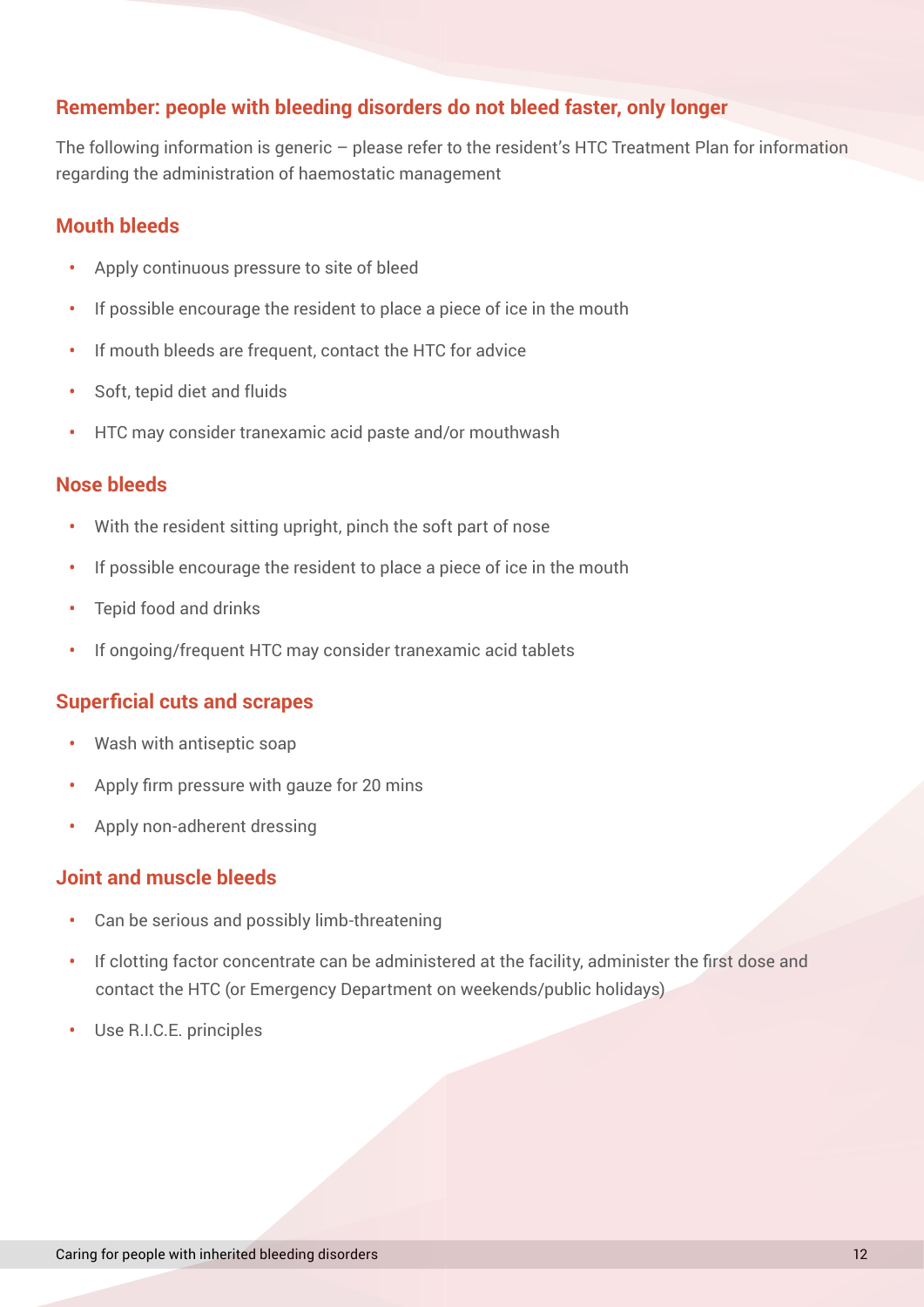### **R.I.C.E.**

- **R** rest keep the resident as still as possible
- **I**  ice apply ice to area for 20 mins per hour (ice pack wrapped in towel, or cool relief gel directly on the skin)
- **C**  compression wrap area with elastic bandage or tubigrip
- $E -$  elevation

Issue walking aids (Zimmer frame or crutches) or resting braces (Richards splint for knees).

Advise non-weight bearing if in doubt.

Call for a review by the Physiotherapist.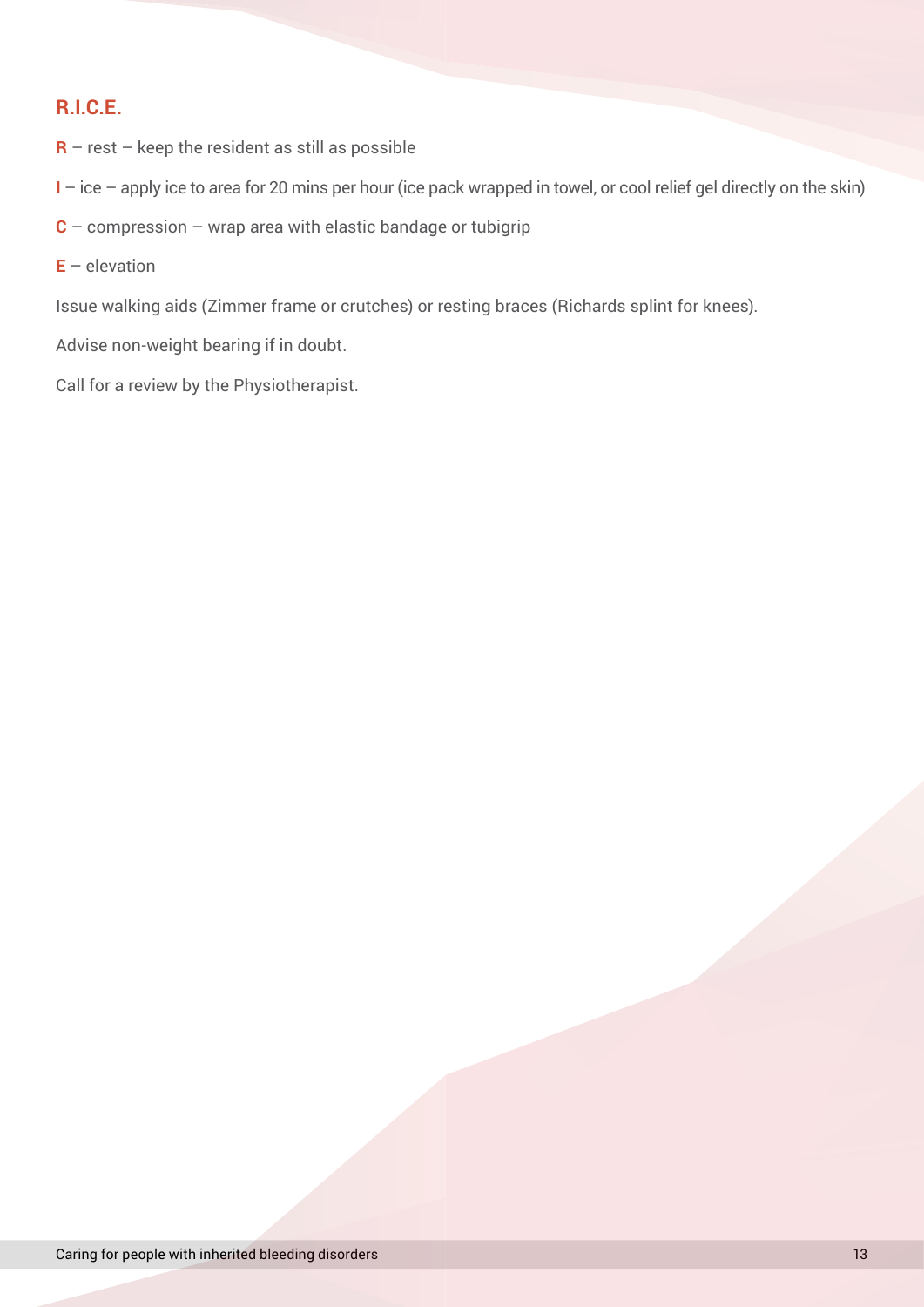### **Facts about "factor"**

**Definition of "factor" (clotting factor concentrate used for treatment):** A product made from human blood or non-blood sources that helps the blood clot by replacing the missing clotting factor

#### **Factor facts**

- **•** There are different factors, different brands and strengths
- **•** A doctor or haemophilia nurse practitioner must prescribe the factor
- **•** Factor is stored as a concentrated powder which requires reconstitution
- **•** Factor is measured in international units (IU)
- **•** Batch number, expiration date and number units per vial are printed on the factor box
- **•** Batch number allows tracking the HTC may provide you with a treatment diary in which vial stickers can be placed. Check with the HTC on how they would like you to record usage
- **•** Use factor with the shortest expiration date first
- **•** If factor is expiring at the end of the month, contact the HTC for replacement stock
- **•** Factor concentrate is only to be mixed with the diluent provided
- **•** Factor is injected as an intravenous bolus using the butterfly needle provided with the concentrate
- **•** The line must be primed prior to delivery of factor concentrate
- **•** If using the provided butterfly, the line does not require flushing
- **•** Contact your HTC for information regarding re-ordering of stock

#### **Factor dosage**

- **•** Is based on the weight of the person
- **•** Dosing may change over time as activity changes or body mass changes
- **•** Dosage and frequency of factor administration varies between clients
- **•** Based on the required dosage, you may need to use more than one vial of factor concentrate, these can be pooled into one syringe and administered as a bolus over 1-2 minutes
- **•** Factor needs to be administered within 3 hours of reconstitution, therefore only reconstitute immediately prior to administration
- **•** Call the HTC if any questions.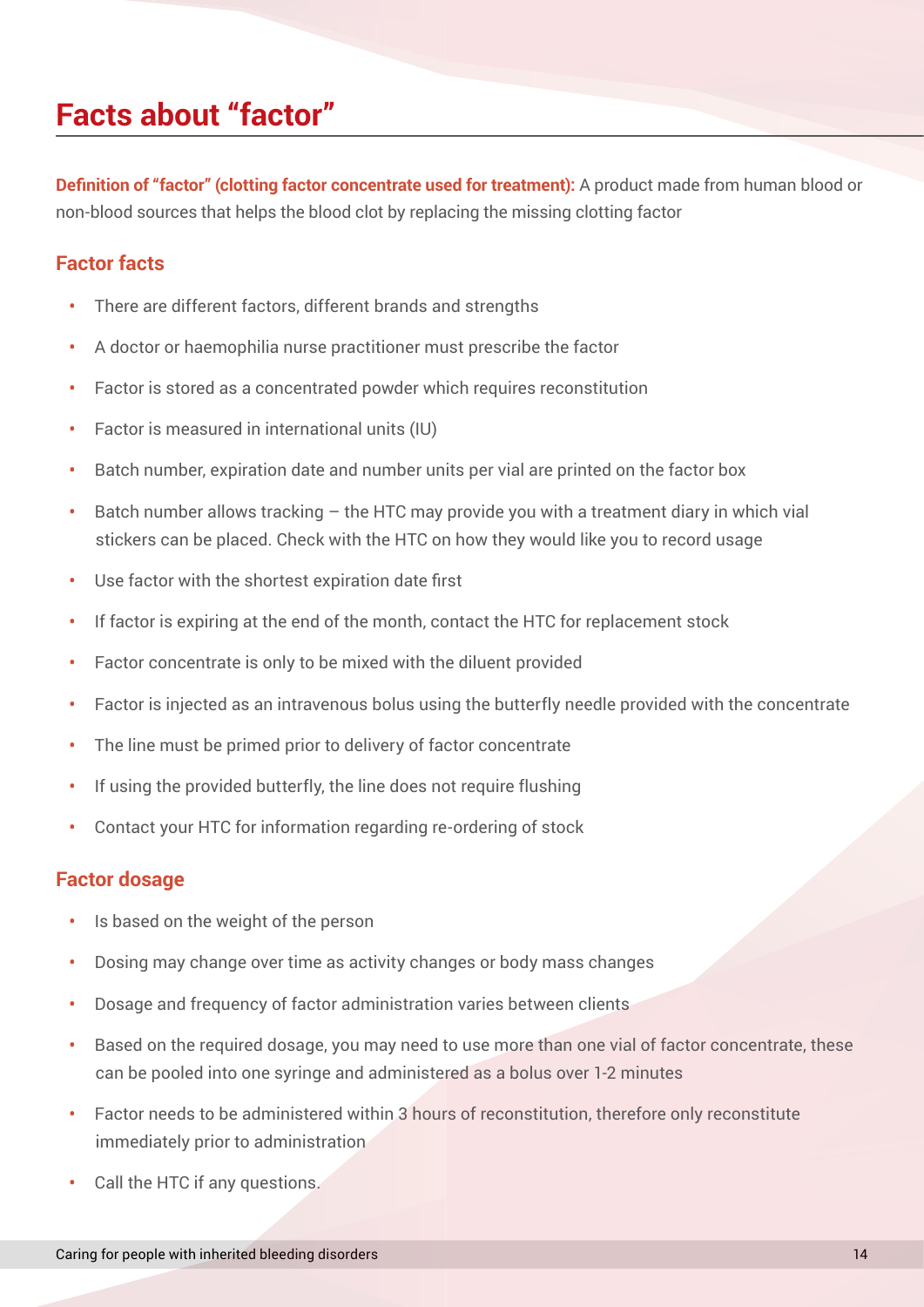### **Storage**

- **•** Ideally factor concentrate should be stored in the fridge
- **•** Storing it at room temperature reduces the expiration to as little as 3 months check with the HTC if refrigeration not available
- **•** Once reconstituted do not return to the fridge
- **•** Never freeze factor
- **•** If there is a fridge malfunction please contact the HTC for advice.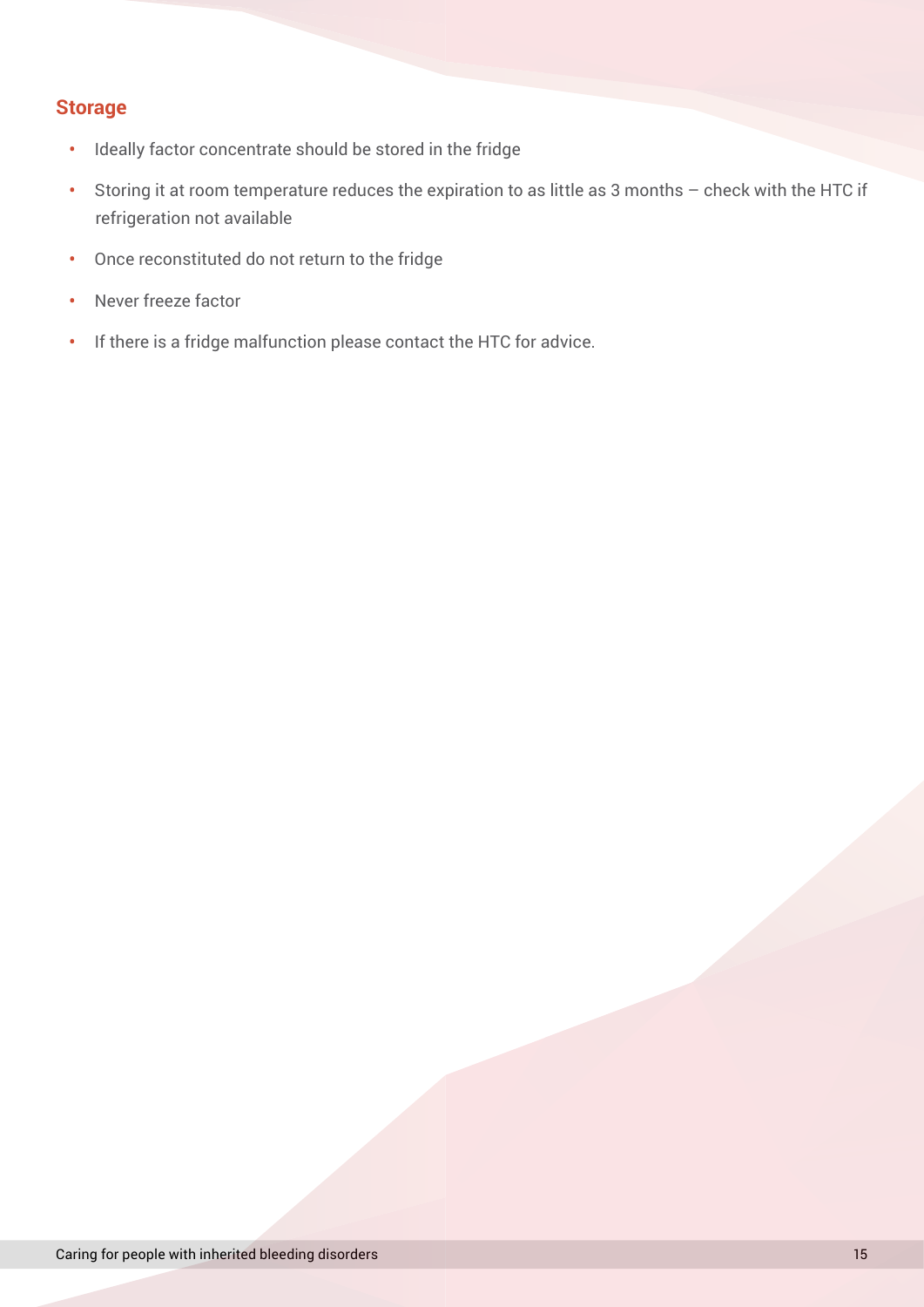### **Treatment Plan**

Resident: which is a set of the set of the set of the set of the set of the set of the set of the set of the set of the set of the set of the set of the set of the set of the set of the set of the set of the set of the set

Type of bleeding disorder: Haemophilia A  $\Box$  Haemophilia B  $\Box$  Von Willebrand disease  $\Box$ 

Other: when the contract of the contract of the contract of the contract of the contract of the contract of the contract of the contract of the contract of the contract of the contract of the contract of the contract of th

Severity: mild  $\Box$  moderate  $\Box$  severe  $\Box$  Inhibitor: Yes  $\Box$  No  $\Box$ 

Do not give any aspirin, NSAIDs or aspirin-containing products (possible exception: COX2-selective drugs; only in consultation with HTC)

Check all vitamins, minerals and supplements with the HTC staff prior to administration as some can increase the bleeding risk

This resident may require management of bleeding disorder prior to any medical/surgery intervention

Common bleeding sites:

Target joints: Late of the contract of the contract of the contract of the contract of the contract of the contract of the contract of the contract of the contract of the contract of the contract of the contract of the con

|  | Oral mucosal: |
|--|---------------|
|--|---------------|

Other sites:

Will factor be infused in the facility? YES  $\Box$  NO  $\Box$  N/A  $\Box$ 

If so, who will infuse the factor?

Where will the factor be stored?

Name of treatment to be infused:

Recommended treatment dose

Prophylaxis:\_\_\_\_\_\_\_\_\_\_\_\_IU Frequency:\_\_\_\_\_\_\_\_\_\_

On-demand: Minor bleed\_\_\_\_\_\_\_\_\_\_IU Major bleed\_\_\_\_\_\_\_\_\_\_IU

Will Desmopressin be administered in the facility? YES  $\Box$  NO  $\Box$  N/A  $\Box$ 

If so, who will administer it?\_\_\_\_\_\_\_\_\_\_\_\_\_\_\_\_\_\_\_\_\_\_\_\_\_\_\_\_\_\_\_\_\_\_\_\_\_\_\_\_\_\_\_\_\_\_\_\_\_\_\_\_

On-demand: Minor bleed\_\_\_\_\_\_\_\_\_\_mcg Route: IV Subcutaneous

Major bleed and mcg Route: IV Subcutaneous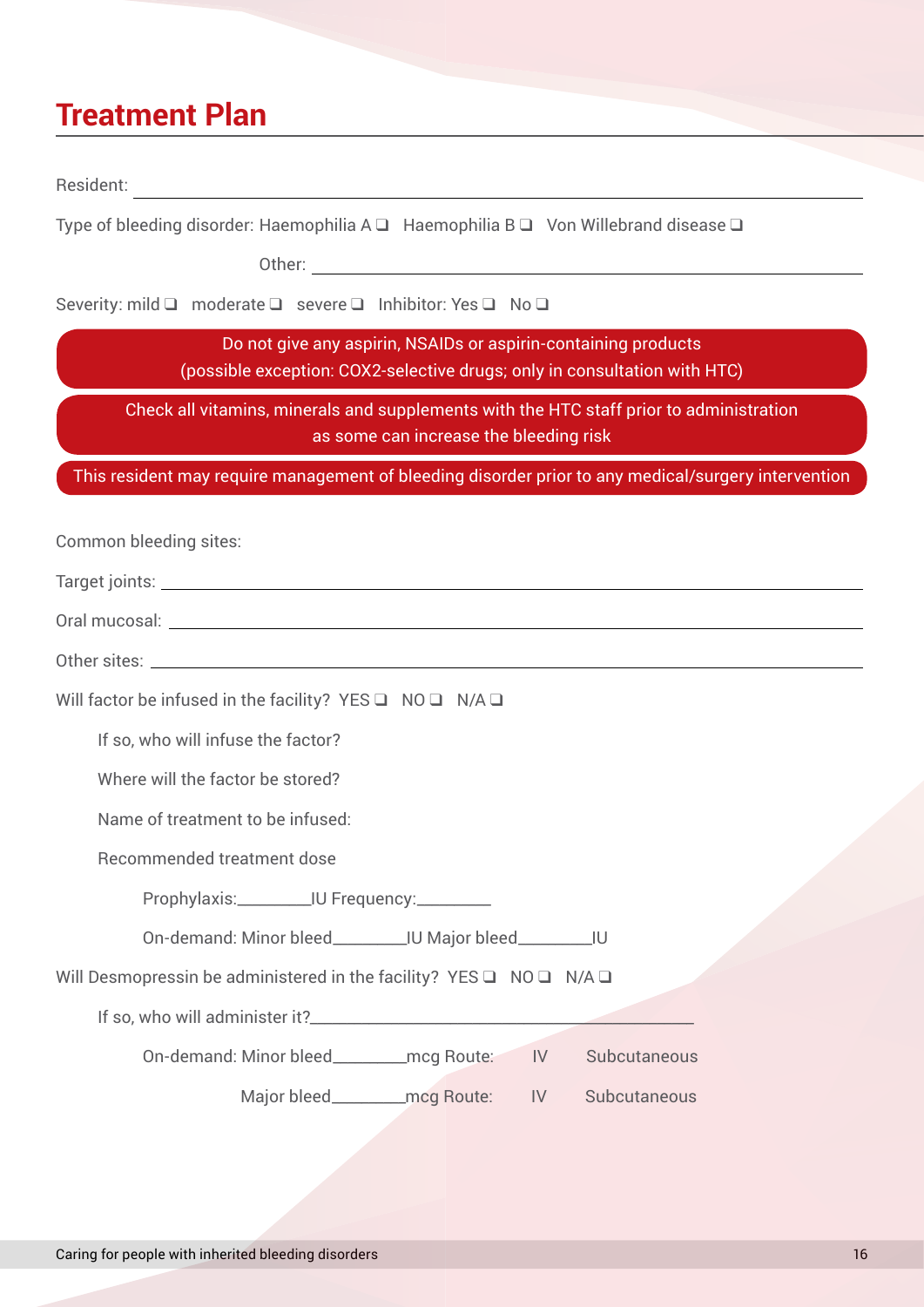# **HTC Contact Information**

| <b>Contact</b>                                                                          | <b>Address</b> | <b>Contact number</b> |
|-----------------------------------------------------------------------------------------|----------------|-----------------------|
| Haemophilia Treatment Centre:                                                           |                | Hospital number:      |
| HTC contact:                                                                            |                | Pager number:         |
| After hours contact the hospital<br>in which the HTC is located and<br>ask to speak to: |                | HTC Office:           |
|                                                                                         |                | <b>HTC Nurse:</b>     |
|                                                                                         |                | Mobile:               |
| Haemophilia Social Worker/<br>Psychologist:                                             |                | Office:               |
|                                                                                         |                | Mobile:               |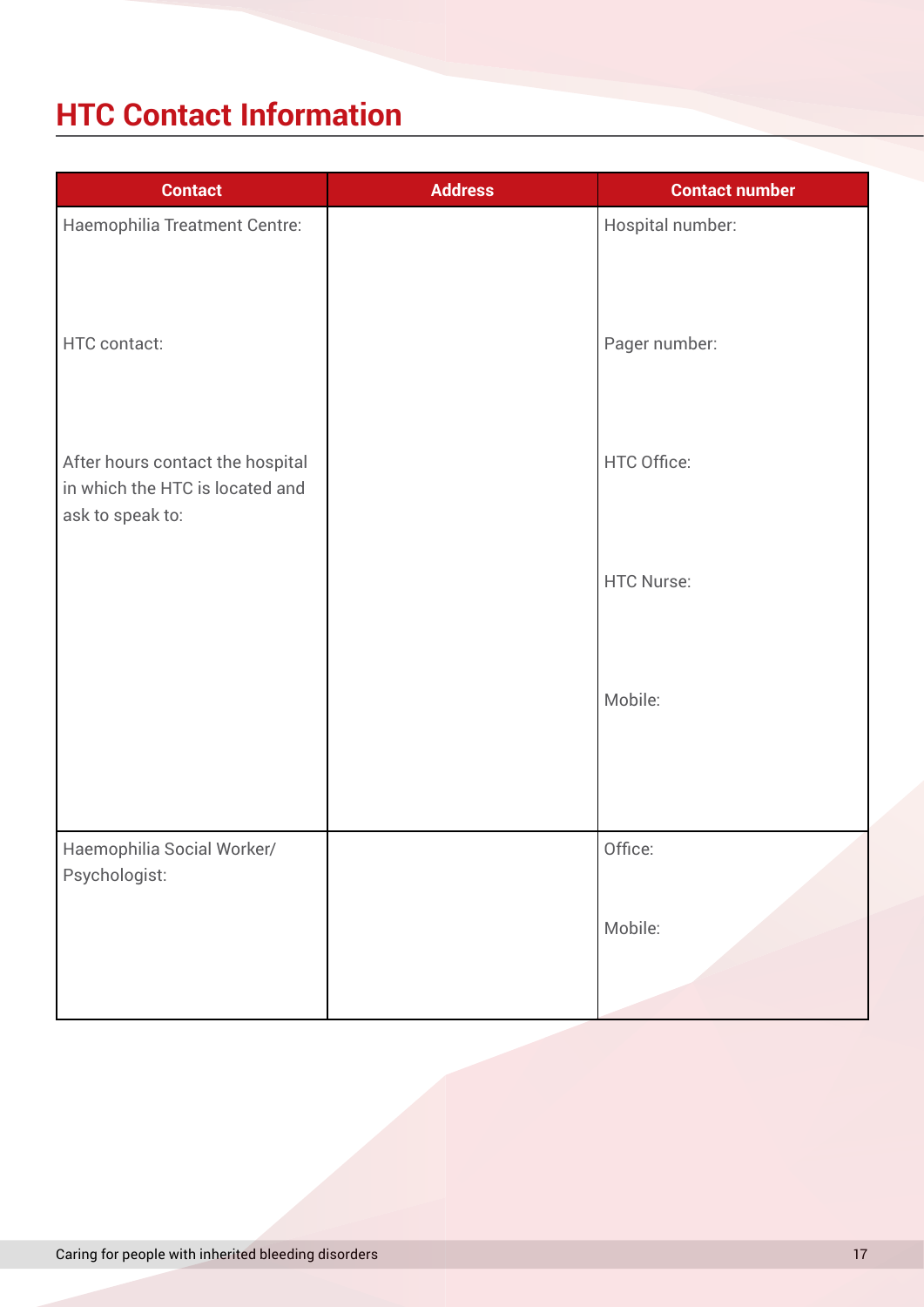### **Haemophilia Foundations**

**Haemophilia Foundation Australia (HFA)** represents the bleeding disorders community in Australia. HFA provides information and educational material relevant to people with bleeding disorders and has an email newsletter, a regular magazine, a web site, social media platforms including Facebook, Twitter, Instagram and YouTube, and print booklets.

T: 1800 807 173 (toll free) E: hfaust@haemophilia.org.au W: www.haemophilia.org.au

**State and Territory Haemophilia Foundations** provide information, newsletters, social activities and other support to people with haemophilia and other bleeding disorders, their families and the general public in their state/territory.

**Haemophilia Foundation ACT (HFACT)** T: 0412 839 135 E: president@hfact.org.au

W: www.hfact.org.au

#### **Haemophilia Foundation New South Wales (HFNSW)**

T: 02 9280 2607 E: coordinator@hfnsw.org.au W: www.hfnsw.org.au

#### **Haemophilia Foundation Queensland (HFQ)**

T: 07 3017 1778 or 0419 706 056 (office mobile) E: info@hfq.org.au W: www.hfq.org.au

#### **Haemophilia Foundation South Australia (HFSA)**

C/o HFA T: 1800 807 173 E: hfaust@haemophilia.org.au

#### **Haemophilia Foundation Tasmania (HFT)**

T: 0431 344 575 E: haem\_tas@yahoo.com.au W: www.hft.org.au

#### **Haemophilia Foundation Victoria (HFV)**

T: 03 9555 7595 E: info@hfv.org.au W: www.hfv.org.au

#### **Haemophilia Foundation Western Australia (HFWA)**

T: 08 9420 7294 E: office@hfwa.org W: www.hfwa.org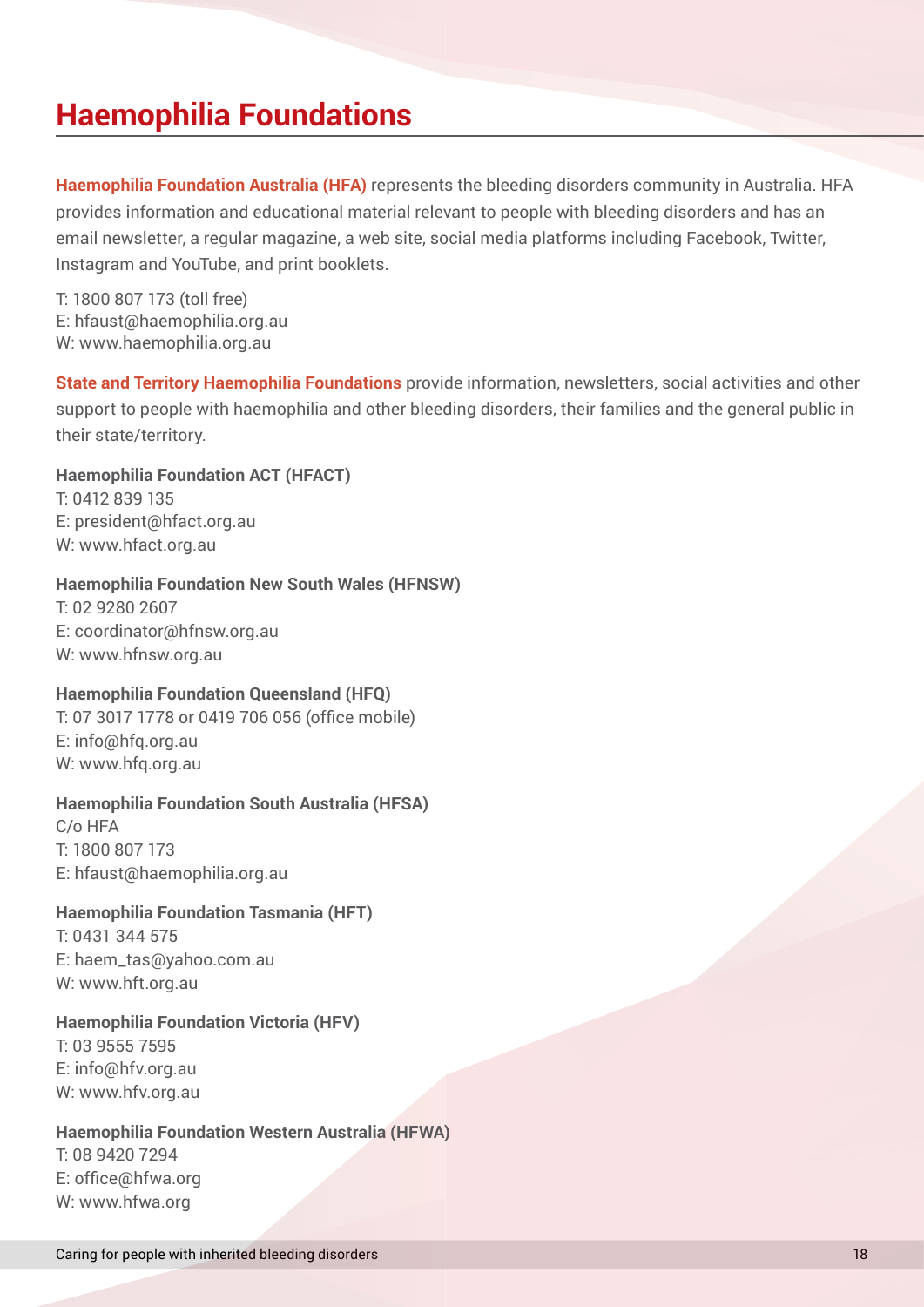### **Further reading**

Australian Bleeding Disorders Registry (ABDR). **Annual Report. www.blood.gov.au/data-analysis-reporting**

Australian Haemophilia Centre Directors' Organisation (AHCDO). **Guidelines for the management of haemophilia in Australia.** 2016. **www.ahcdo.org.au/guidelines/publications**

Australian Haemophilia Nurses' Group. **Nursing management of haemophilia and von Willebrand disorder.**  July 2013. **www.haemophilia.org.au/publications**

Haemophilia Foundation Australia. **www.haemophilia.org.au/publications A guide for people living with von Willebrand disorder.** June 2010. **Haemophilia.** July 2013. **Living with mild haemophilia: a guide.** October 2011.

# **Acknowledgements**

This booklet was initially developed by Claire McGregor, CNC, and Clare Hood, Senior Social Worker/ Haemophilia Counsellor at the Royal Perth Hospital in 2015.

Reviewed by: Australian Haemophilia Nurses' Group (AHNG) Australia/New Zealand Haemophilia Social Workers' and Counsellors' Group (ANZHSWCG) © June 2018